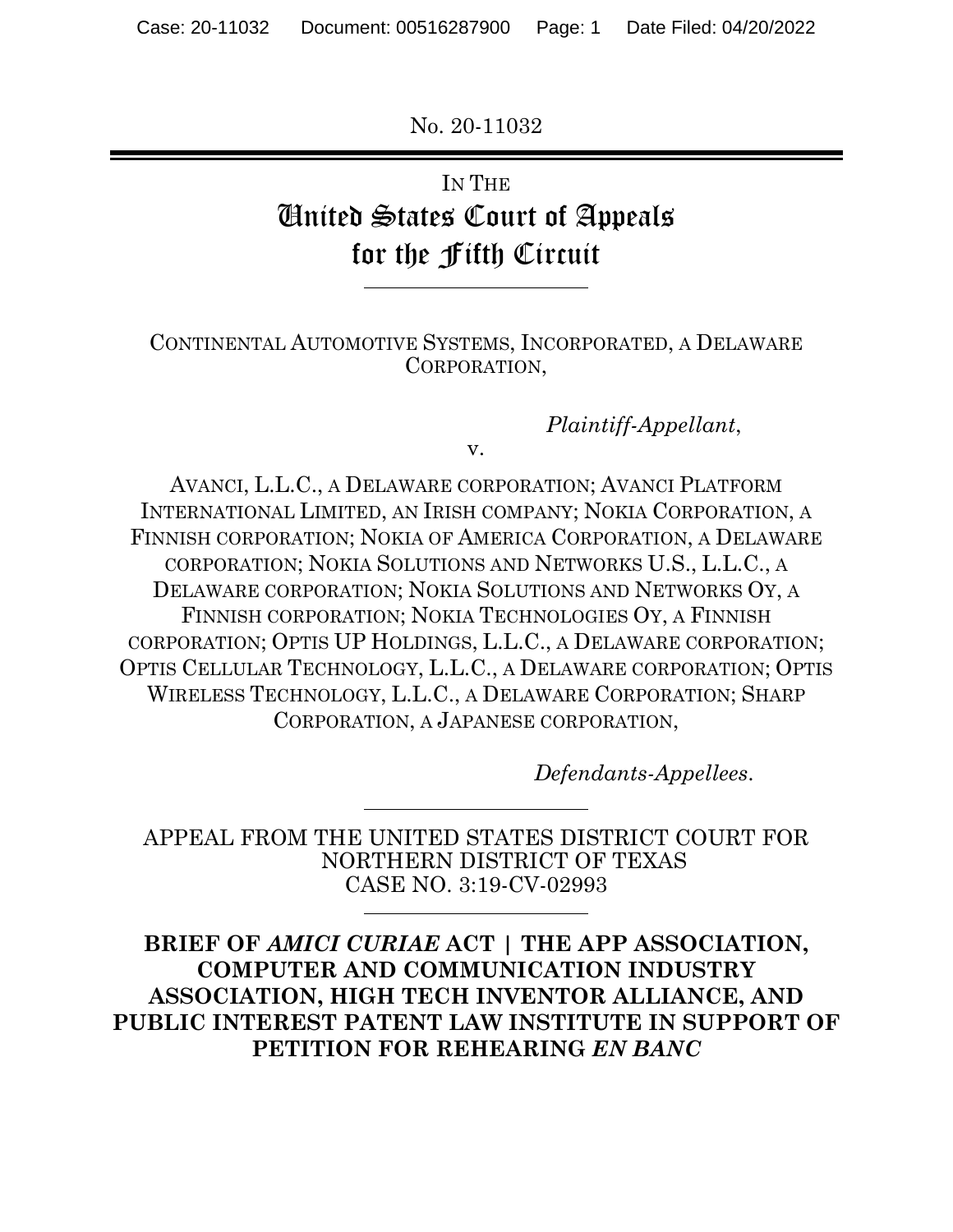Amanda Tessar **PERKINS COIE LLP**  1900 Sixteenth St, #1400 Denver, CO 80202-5255 Telephone: (303) 291-2357 ATessar@perkinscoie.com

Alison R. Caditz **PERKINS COIE LLP**  1201 Third Avenue, Suite 4900 Seattle, WA 98101-3099 Telephone: (206) 359-9197 ACaditz@perkinscoie.com

**ATTORNEYS FOR** *AMICI CURIAE*  **ACT | THE APP ASSOCIATION, COMPUTER AND COMMUNICATION INDUSTRY ASSOCIATION, HIGH TECH INVENTORS ALLIANCE, AND PUBLIC INTEREST PATENT LAW INSTITUTE**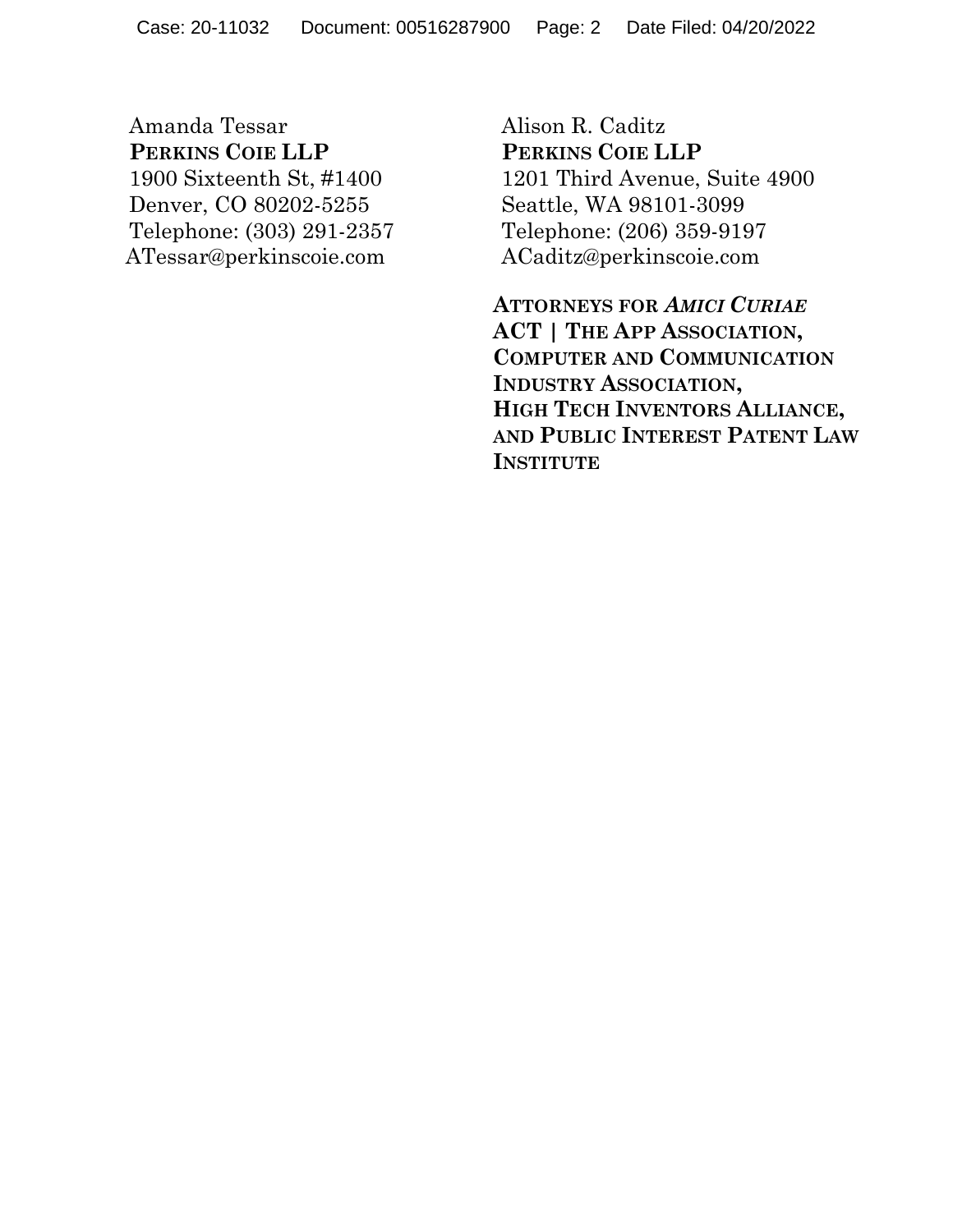# **SUPPLEMENTAL CERTIFICATE OF INTERESTED PARTIES** NO. 20-11032

### *Continental Automotive Systems, Inc. v. Avanci LLC, et al.*

The undersigned counsel of record certifies that the following listed persons and entities described in the fourth sentence of Fifth Circuit Rule 28.2.1 have an interest in the outcome of this case. These representations are made so that the Judges of this Court may evaluate possible disqualification or recusal.

# *Amici Curiae***:**

ACT | THE APP ASSOCIATION Computer and Communication Industry Association High Tech Inventors Alliance Public Interest Patent Law Institute

# **Counsel for** *Amici Curiae*:

Amanda Tessar Alison R. Caditz

> By: s/ *Amanda Tessar* Amanda Tessar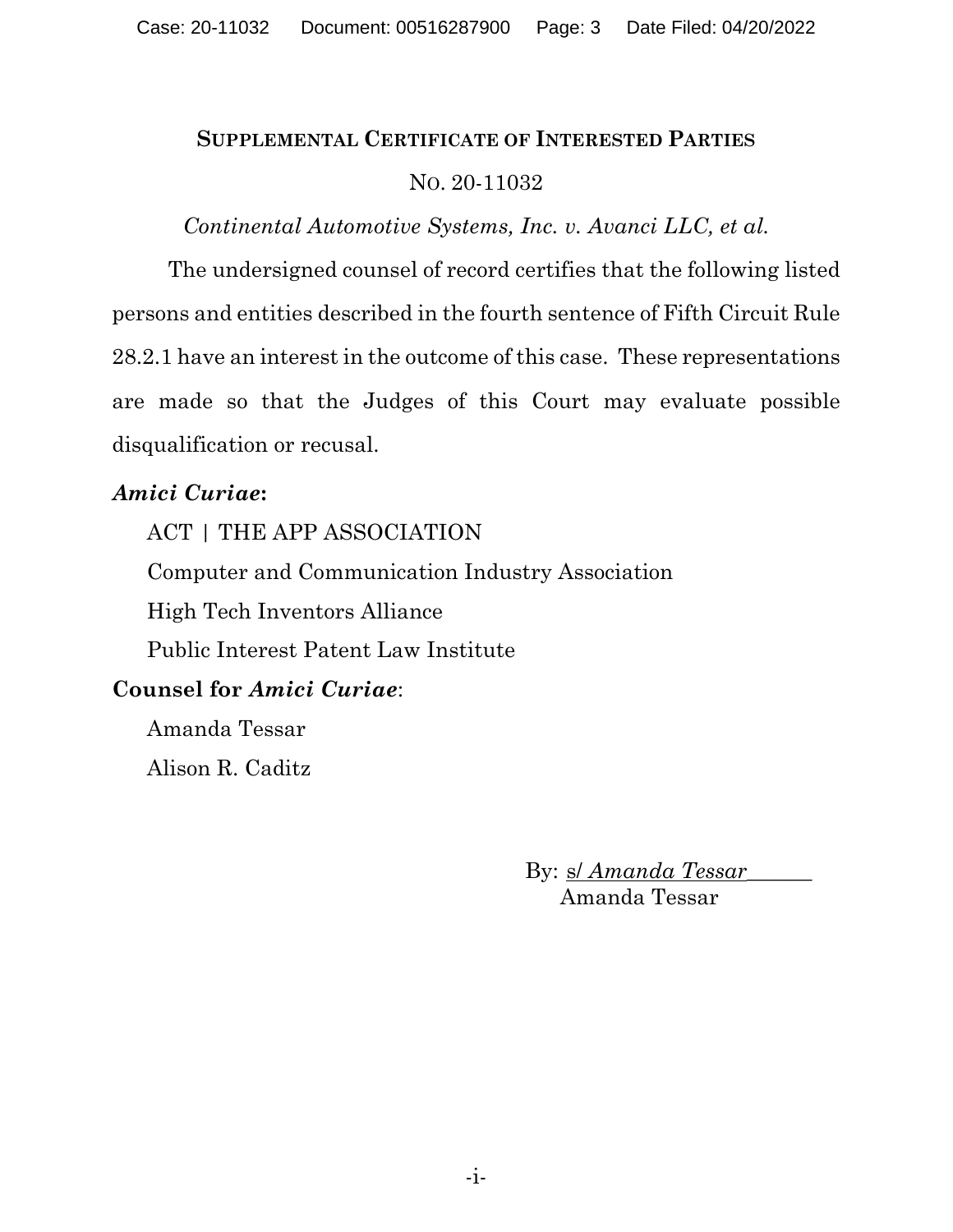# **TABLE OF CONTENTS**

# **PAGE**

| $I_{\cdot}$ |                                                             |  |  |
|-------------|-------------------------------------------------------------|--|--|
| II.         | The Panel's Opinion Contradicts this Court's Precedent and  |  |  |
| III.        | The Panel's Decision Relies on "Facts" Contrary to Both the |  |  |
|             |                                                             |  |  |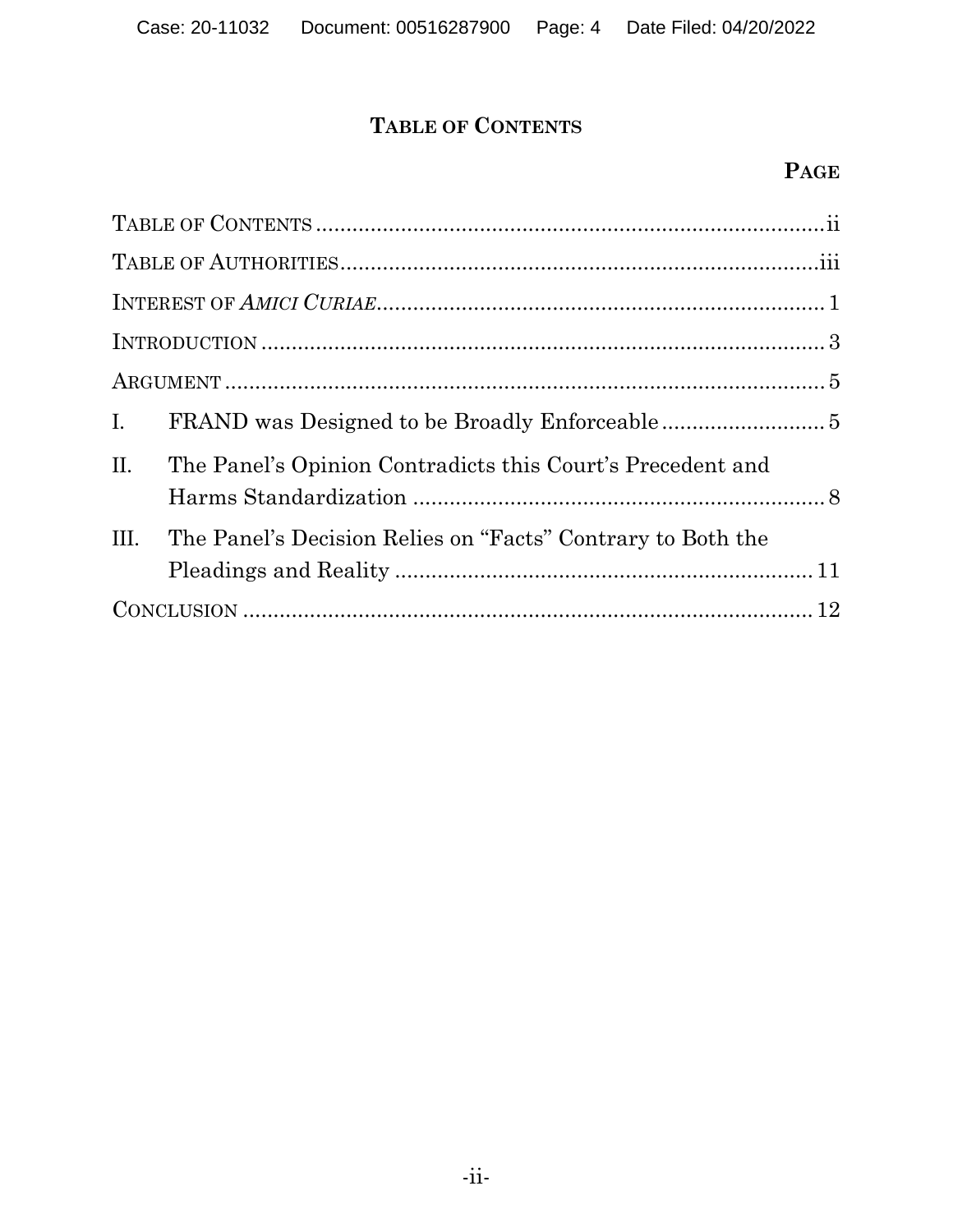# **TABLE OF AUTHORITIES**

# **PAGE(S)**

## **CASES**

| Apple, Inc. v. Motorola Mobility, Inc.,<br>No. 11-CV-178-BBC, 2011 WL 7324582           |
|-----------------------------------------------------------------------------------------|
| Broadcom Corp. v. Qualcomm Inc.,                                                        |
| Ericsson, Inc. v. D-Link Systems, Inc.,                                                 |
| <i>Hartford-Empire Co. v. United States,</i><br>323 U.S. 386 (Jan. 8, 1945),            |
| HTC Corp. v. Telefonaktiebolaget LM Ericsson,                                           |
| HTC Corp. v. Telefonaktiebolaget LM Ericsson,<br>No. 6:18-cv-00243-JRG, 2018 WL 6617795 |
| <i>McClain v. Lufkin Indus., Inc.,</i>                                                  |
| Microsoft Corp. v. Motorola, Inc.,                                                      |
| Microsoft Corp. v. Motorola, Inc.,                                                      |
| Microsoft v. Motorola,                                                                  |
| Perfect Co. v. Adaptics Ltd.,                                                           |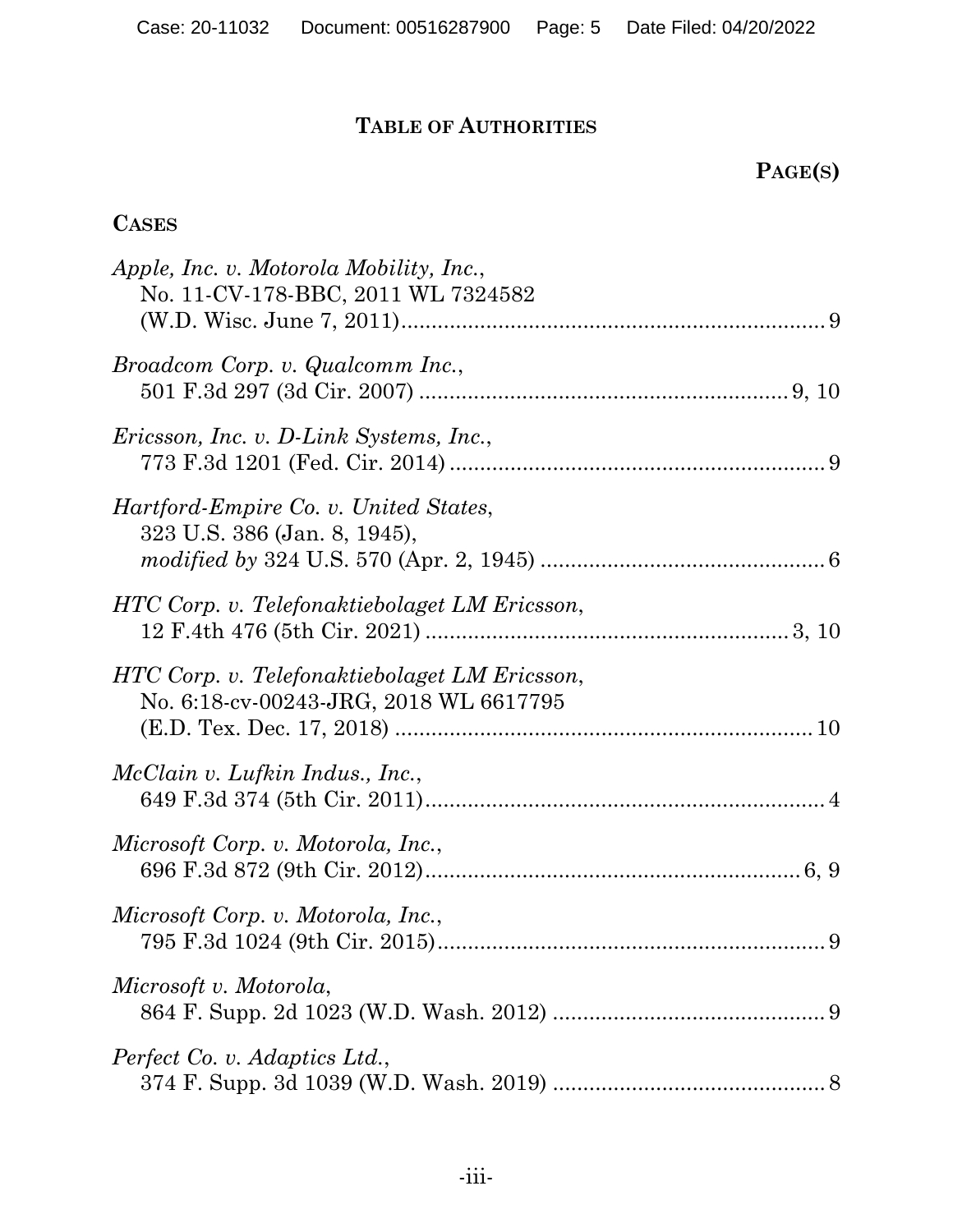**PAGE(S)**

| Realtek Semiconductor Corp. v. LSI Corp.,                                                                                              |  |  |
|----------------------------------------------------------------------------------------------------------------------------------------|--|--|
| <b>OTHER AUTHORITIES</b>                                                                                                               |  |  |
| Accenture Strategy, Impact of 5G on the U.S. Economy (Feb.<br>$2021$ , <i>available at</i><br>https://www.accenture.com/_acnmedia/PDF- |  |  |
| App Economy Report, <i>available at</i> https://actonline.org/wp-                                                                      |  |  |
| ETSI Portal, <i>Board Members (2020-2023)</i> ,<br>https://portal.etsi.org/TB-SiteMap/BOARD/Board-                                     |  |  |
| CCIA, Who We Are, available at                                                                                                         |  |  |
| HTIA, Home, available at<br>$\textit{https://www.hightechinventors.com/} \label{th:th:main} \vspace{-0.5em}$                           |  |  |
| IEEE, https://www.ieee.org/membership/index.html  12                                                                                   |  |  |
| LG Innotek, https://www.lginnotek.com/product/mb/01/list.do 11                                                                         |  |  |
| J.L. Contreras, Origins of FRAND Licensing Commitments,<br>Cambridge Handbook of Technical Standardization Law                         |  |  |
|                                                                                                                                        |  |  |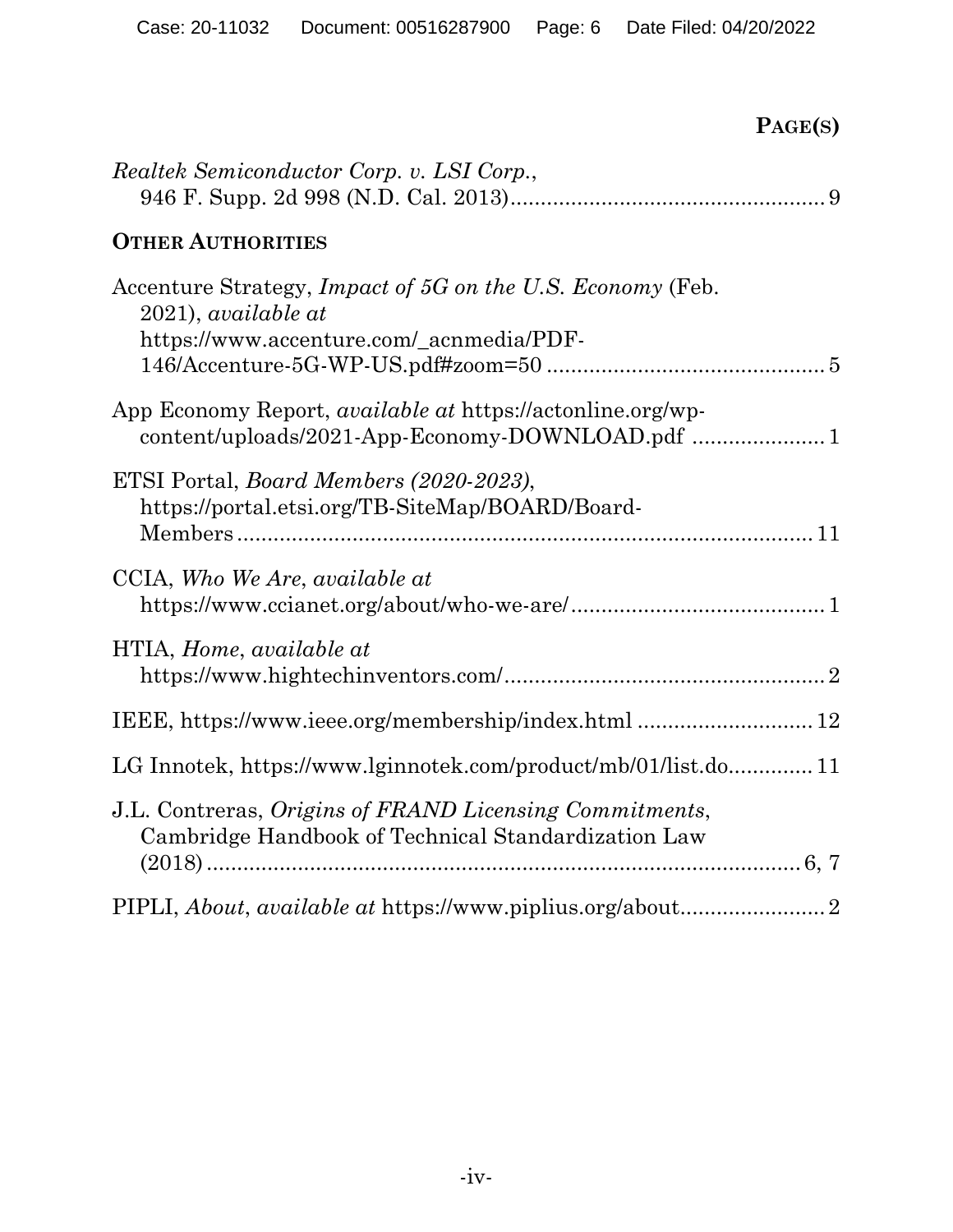#### **INTEREST OF** *AMICI CURIAE*

*Amici* are leading associations representing small and large companies in technology industries, and advocate for sound public interest patent policies protecting consumers and fair competition alike.

ACT | The App Association ("ACT") represents >5,000 small technology-development companies that create software and hardware solutions. The ecosystem that ACT represents provides 6.2 million American jobs.<sup>1</sup> ACT cares deeply about wireless communication standards because they provide a baseline of functionality around which our members innovate, engage with customers, and create value.

Computer and Communication Industry Association ("CCIA"), which just celebrated its 50th birthday, represents companies in the computer, internet, information technology, and telecommunications industries. CCIA members employ almost one million workers and generate more than \$540 billion in annual revenue.2

High Tech Inventors Alliance ("HTIA") is an organization of computer, network, and technology companies that advocates for balanced reforms in the patent system to promote investment in new technologies and American jobs. HTIA members collectively invested

<sup>1</sup> App Economy Report, *available at* https://actonline.org/wpcontent/uploads/2021-App-Economy-DOWNLOAD.pdf.

<sup>2</sup> CCIA, *Who We Are*, *available at* https://www.ccianet.org/about/whowe-are/.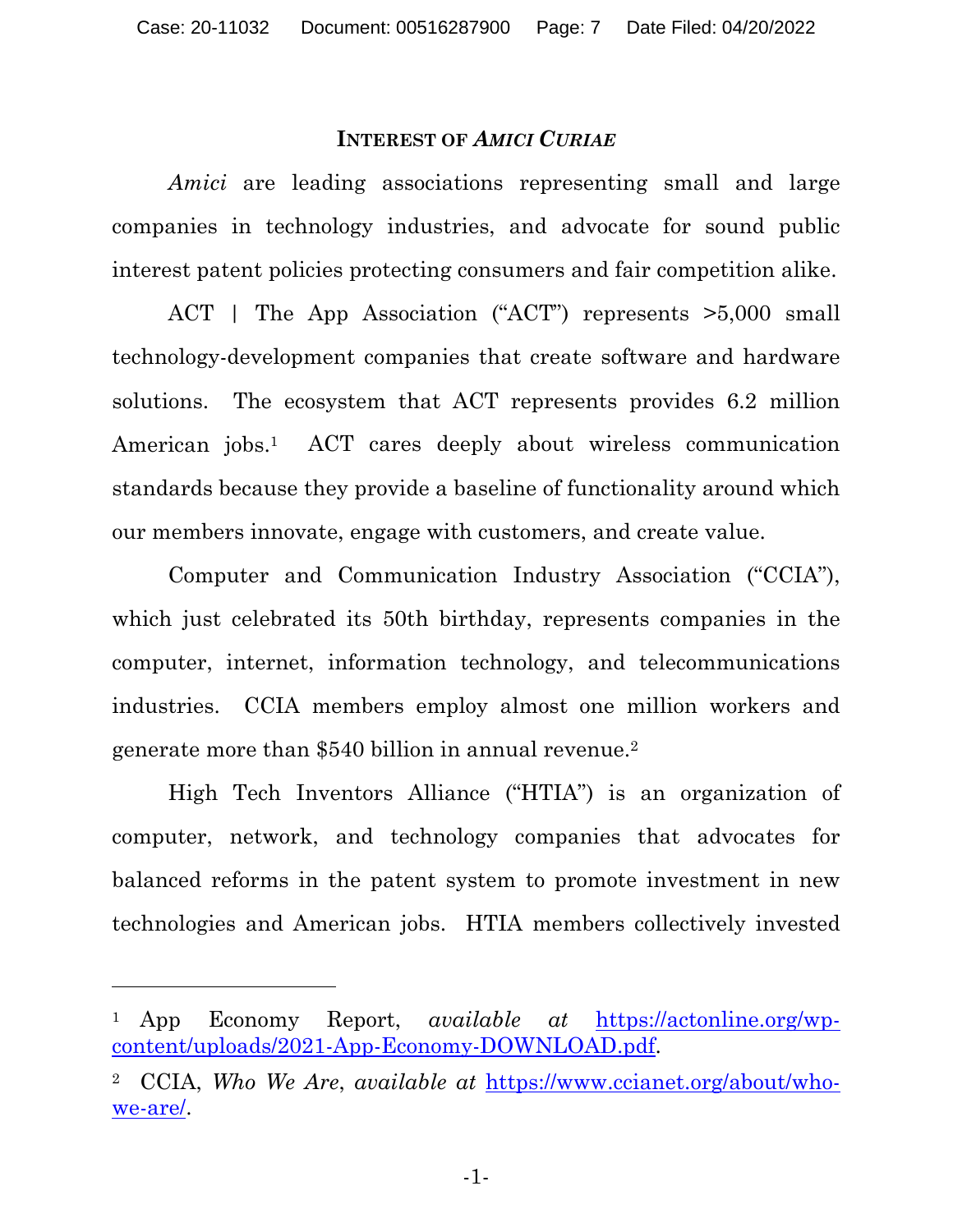over \$146 billion in research and development last year, hold nearly 350,000 U.S. patent assets, and support millions of jobs.3

Public Interest Patent Law Institute ("PIPLI") is a nonprofit, nonpartisan public interest organization dedicated to ensuring that the patent system promotes innovation and access for all. PIPLI works to improve the patent system's ability to encourage the creation and dissemination of technology for public benefit.4

*Amici* submit this brief because the panel decision presents a matter of exceptional importance that will, if not overturned, harm competition in markets for standardized devices, with detrimental and lasting effects on American manufacturing, jobs, and innovation. The decision also conflicts with this and other circuits' precedents, undermining industry expectations and confidence in technology standards.

*Amici* certify that (1) their counsel authored this brief in whole, (2) no party or party's counsel contributed money intended to fund preparing or submitting this brief, and (3) no person—other than *Amici*  and their members—contributed money intended to fund preparing or submitting this brief.

<sup>3</sup> HTIA, *Home*, *available at* https://www.hightechinventors.com/.

<sup>4</sup> PIPLI, *About*, *available at* https://www.piplius.org/about.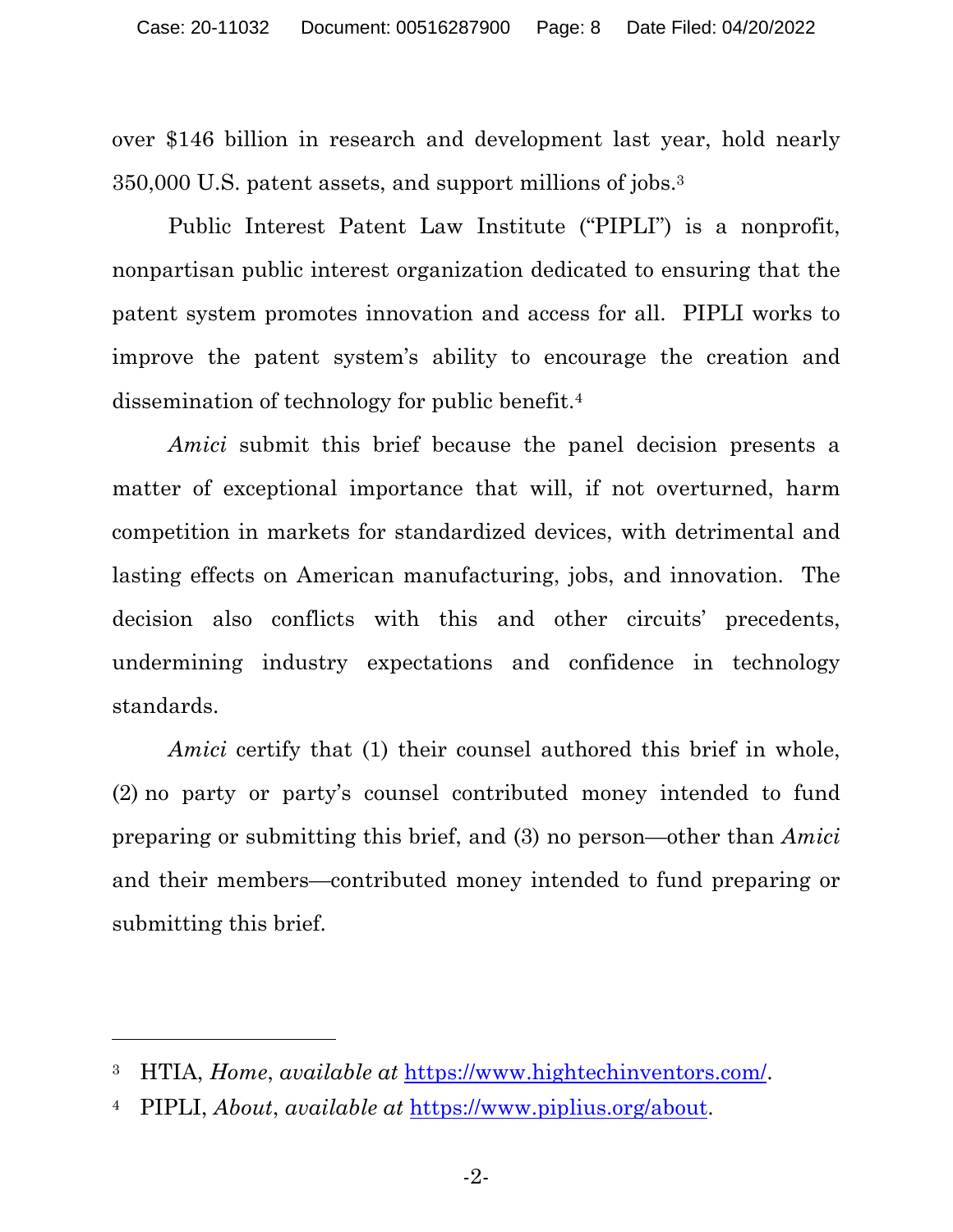#### **INTRODUCTION**

The panel adopted a rationale advocated by no party. In doing so, it created an arbitrary new rule excluding third parties—such as *Amici*'s members—from enforcing commitments that allow them to make, use, and sell standardized technologies, to the detriment of consumers and the general public. The decision was issued without any briefing or argument on the issues that animated the panel's reasoning, and it hinged on assumptions that are contrary to both the complaint's allegations and well-known facts. The panel's short, unsupported decision clashes with what has, for decades, been known and understood about technology standards. If allowed to stand, it will fundamentally disrupt what industry stakeholders expect and rely upon as to the enforceability of "FRAND" ("fair, reasonable, and non-discriminatory") licensing commitments.

Not only is the panel's decision ill-advised, but it conflicts with precedent from this and sister circuits. Less than eight months ago, this Circuit held, without qualification, that "[c]ompanies seeking to license under [FRAND] terms become third-party beneficiaries of the contract between the standard-essential patent holder and the standard setting organization" and "are thus enabled to enforce the terms of that contract."5 The panel has now ruled just the opposite, holding that

<sup>5</sup> *HTC Corp. v. Telefonaktiebolaget LM Ericsson*, 12 F.4th 476, 481 (5th Cir. 2021).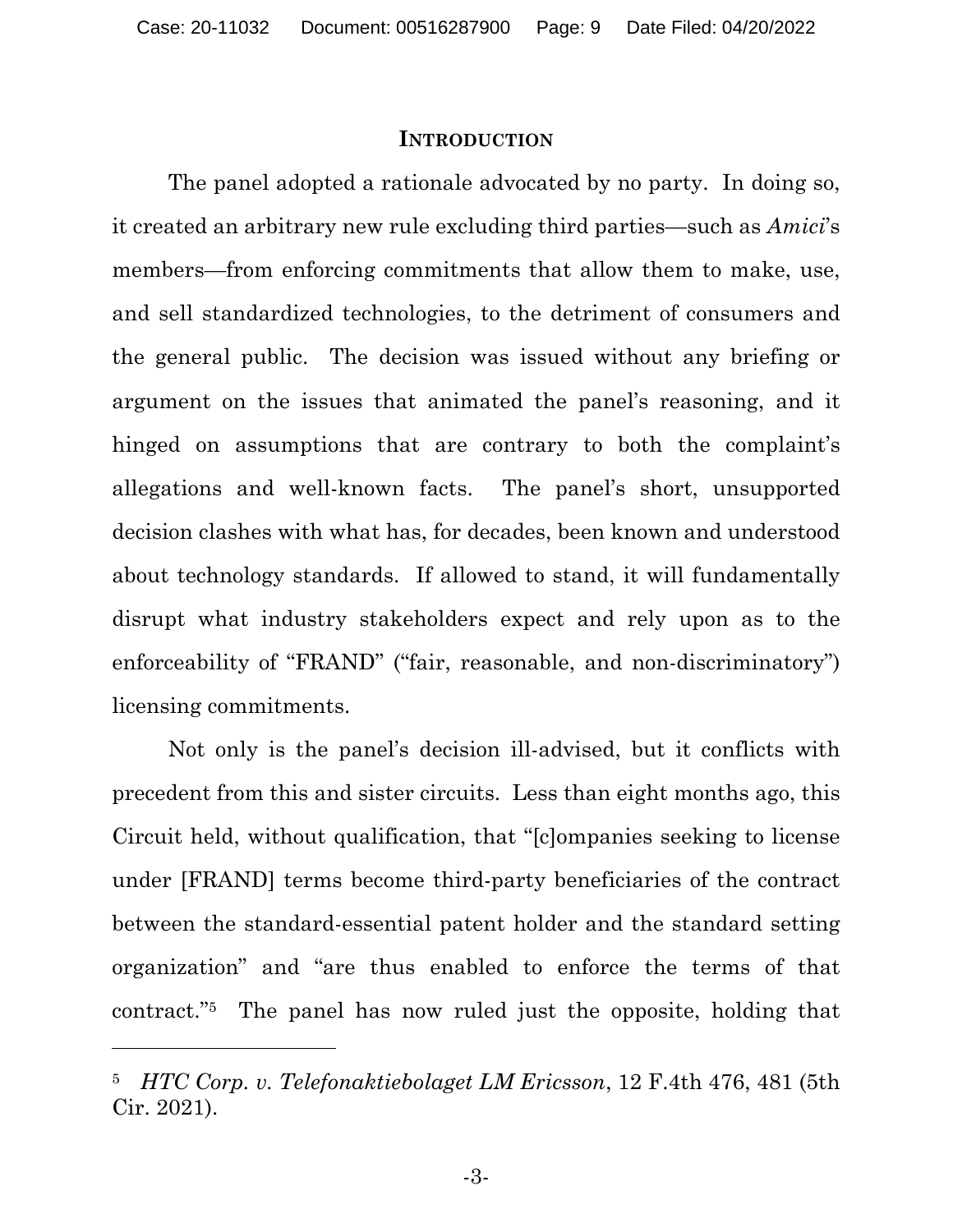standards-implementers (such as Continental) that seek licenses under FRAND terms are *not* intended beneficiaries and so "have no right to enforce the FRAND contracts" between patentholders and standardsetting organizations ("SSOs"). (Op. at 11.) Those decisions cannot be reconciled, violating the Fifth Circuit rule of orderliness.6

Nor can the panel's decision be squared with precedents from the Third, Ninth, and Federal Circuits, and multiple district courts, none of which have limited which implementers may enforce FRAND contracts. No court in *any* circuit has adopted the panel's novel theory that implementers are not intended beneficiaries of FRAND promises unless they are also either (i) members of the relevant SSO, (ii) a direct competitor of the patent owner, or (iii) directly targeted by the SEPowner for infringement claims. (Op. at 10-11.)

 More importantly for *Amici*, the deleterious effect of the panel's decision cannot be overstated. If not overturned, it will significantly undermine the global development and adoption of standardized technologies by creating uncertainty as to the accessibility of these standards for all. *Amici* urge the Court to grant Continental's petition and ultimately reverse the panel's decision.

<sup>6</sup> *McClain v. Lufkin Indus., Inc.*, 649 F.3d 374, 385 (5th Cir. 2011) (rule of orderliness "prevents one panel from overruling the decision of a prior panel").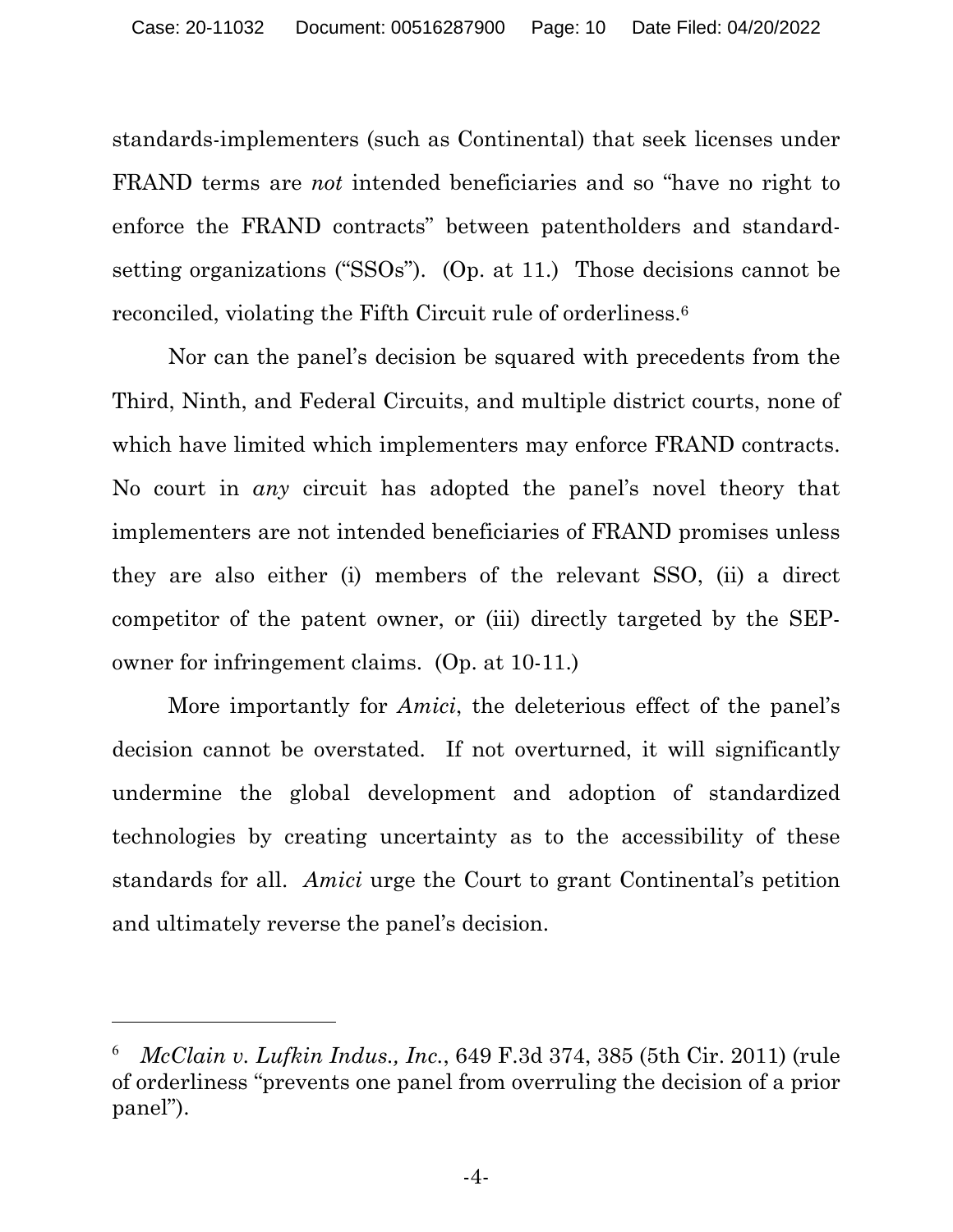#### **ARGUMENT**

#### **I. FRAND was Designed to be Broadly Enforceable**

 As our world transitions to an increasingly connected global economy, it has never been more critical to protect access to industries and emerging markets employing and using wireless communication technologies.7 Standards must be accessible to implementers on fair terms. Whether such implementers happen to be wireless-product developers, smart-agriculture scientists, medical device producers, automotive-part manufacturers, or upstream suppliers makes no difference. Standards must be available for licensing by those that make and sell standards-practicing devices, or else novel applications for standardized devices and their new markets will not be developed.

 Standard-setting organizations ("SSOs"), such as the four identified in Continental's First Amended Complaint ("FAC"), contractually ensure that access to standardized technologies will not be blocked by patentees who would refuse to license patents necessary to implement the standard. The need to accommodate these so-called "standard essential patents" ("SEPs") is well known.

 Borrowing directly from U.S. Supreme Court precedent requiring violators of antitrust laws to license patents to "*all applicants*," SSOs

<sup>7</sup> 5G networks are expected to drive sales growth of \$2.7 trillion from 2021 to 2025. Accenture Strategy, *Impact of 5G on the U.S. Economy* (Feb. 2021), *available at* https://www.accenture.com/\_acnmedia/PDF-146/Accenture-5G-WP-US.pdf#zoom=50.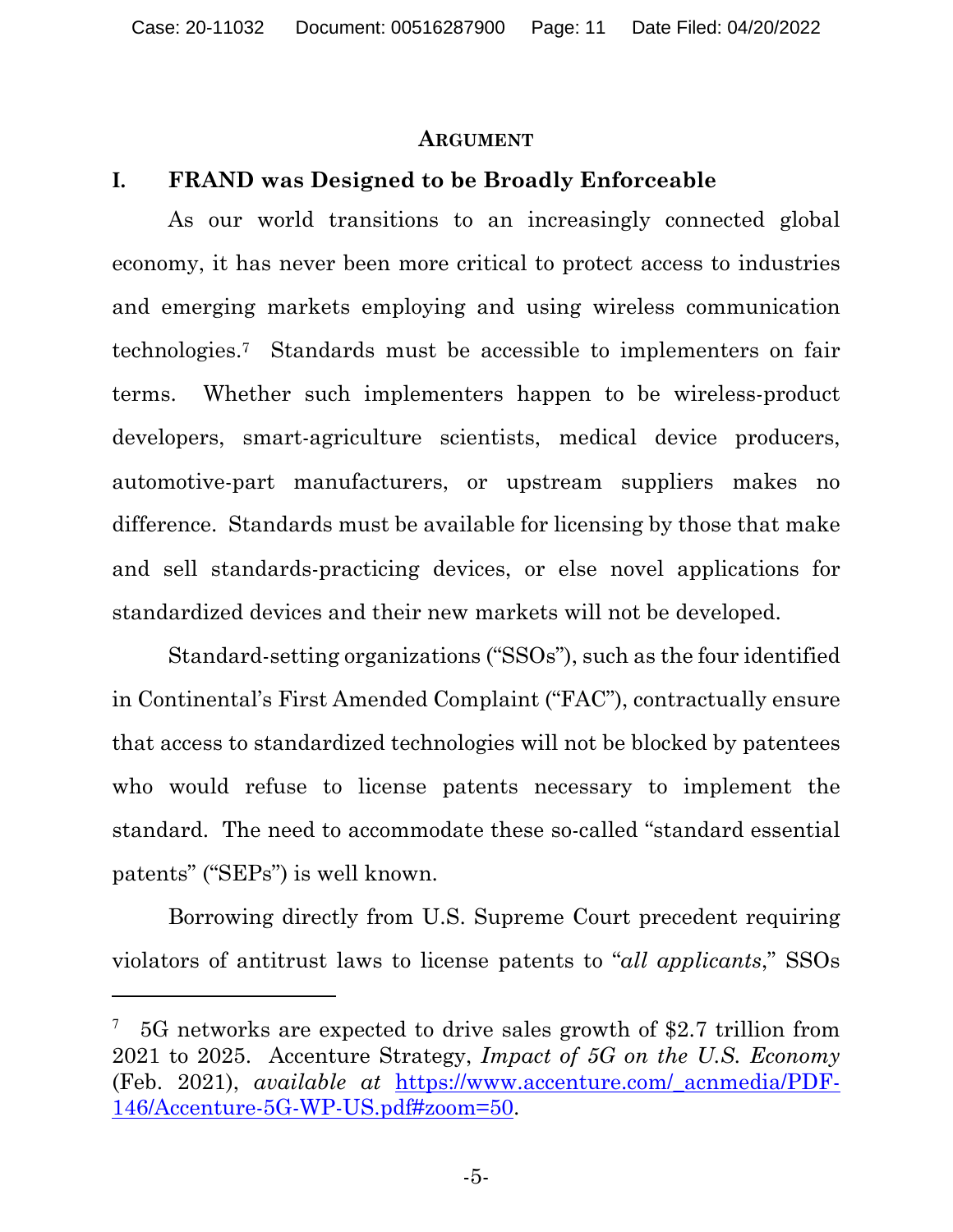have widely adopted *proactive* measures requiring that licensors ensure access to standardized technology.8 The best known of these obligations is the contractual obligation—the promise made by the SEP-holder to the SSO—to license SEPs on "fair, reasonable and non-discriminatory" terms. As one circuit has noted, "SSOs try to mitigate the threat of patent holdup by requiring members who hold IP rights in standard-essential patents to agree to license those patents to all comers on terms that are 'reasonable and nondiscriminatory[.]'"9 Patentholders, for their part, obtain significant benefits in return for these licensing commitments, without which their technologies would often not be written into the standards.

 In assessing the scope of contractual FRAND commitments, the panel ignored the longstanding application of such obligations to all implementers. The contractual FRAND obligation was first pioneered by the American National Standards Institute ("ANSI"), which in 1959 required that licenses be made available to "*any interested and qualified party*."10 In 1970, ANSI updated its licensing policies to further clarify

<sup>8</sup> *E.g., Hartford-Empire Co. v. United States*, 323 U.S. 386 (Jan. 8, 1945), *modified by* 324 U.S. 570, 574 (Apr. 2, 1945) (imposing competition law requirement to license "all applicants to make, use, or sell the patented machines at reasonable royalties"); *see also, e.g.,* J.L. Contreras, *Origins of FRAND Licensing Commitments*, ch. 9, Cambridge Handbook of Technical Standardization Law (2018).

<sup>9</sup> *Microsoft Corp. v. Motorola, Inc.*, 696 F.3d 872, 876 (9th Cir. 2012).

<sup>10</sup> Contreras, *supra*, n.8 at 163 (emphasis added).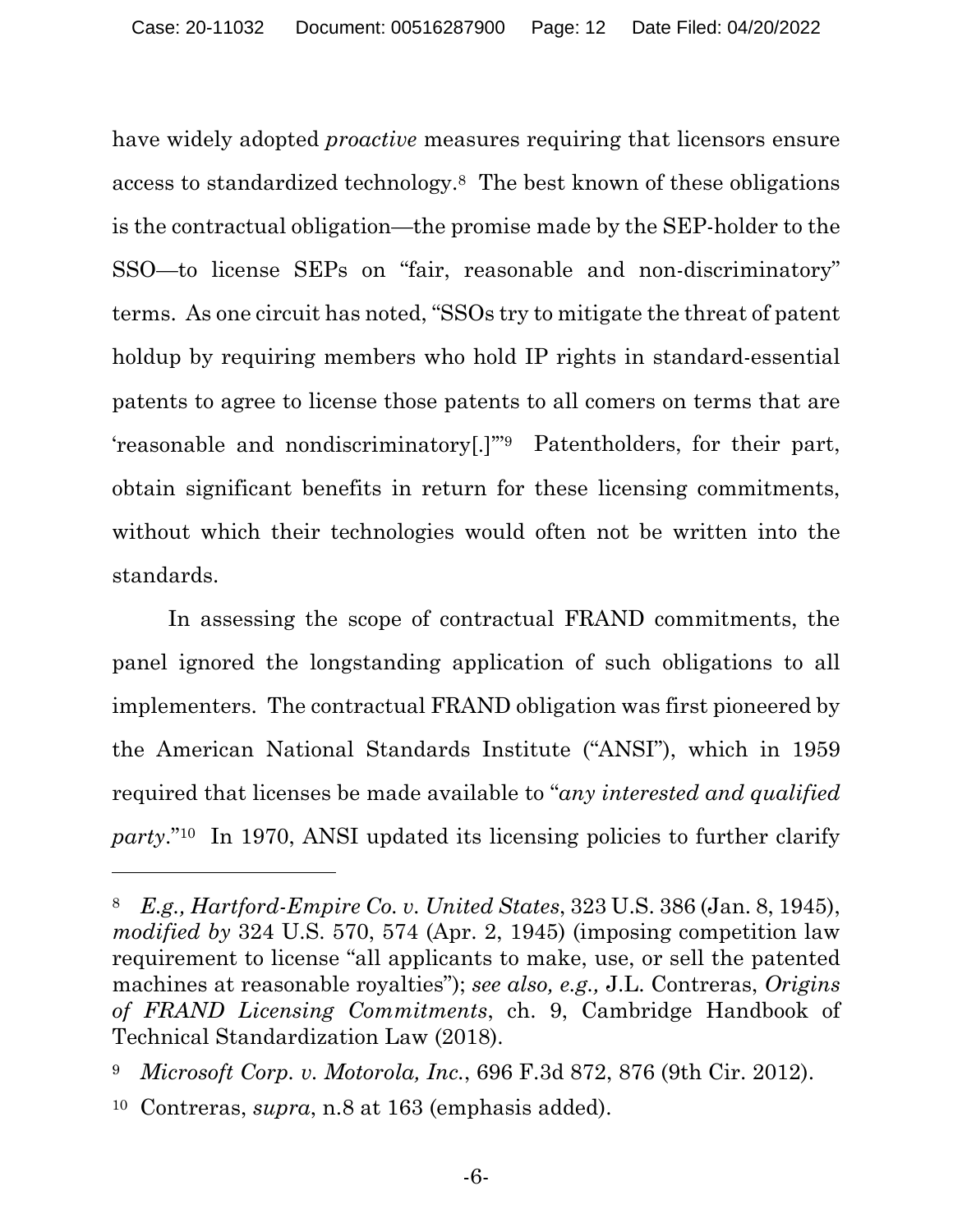that licenses must be available to "applicants desiring to utilize the license for the purpose of implementing the standard."11 Following ANSI's lead, requirements to license implementers on FRAND terms were rapidly adopted by hundreds of SSOs worldwide, including the four at issue in this appeal.

 Here, one of the SSOs expressly requires that promisors agree to offer FRAND licenses to "all applicants."12 Others require licensing to "applicants desiring to utilize the license for the purpose of implementing the standard"13 or otherwise require that all implementers are intended beneficiaries.14 These organizations expressly state in their Directives and founding documents—contrary to the "facts" assumed by the panel that *all* third parties are entitled enforce the FRAND promise.15

 The panel's decision turns this longstanding policy and practice on its head by adopting a rationale, advocated by no party, under which most companies that make and sell standardized products do *not* qualify as third-party beneficiaries of the FRAND contract and thus cannot

- 12 ROA.1699 (FAC ¶14).
- 13 ROA.1670 (FAC ¶14).
- 14 ROA.1699-70 (FAC ¶¶13-15).
- 15 Petition at 13.

<sup>11</sup> *Id.* (emphasis added).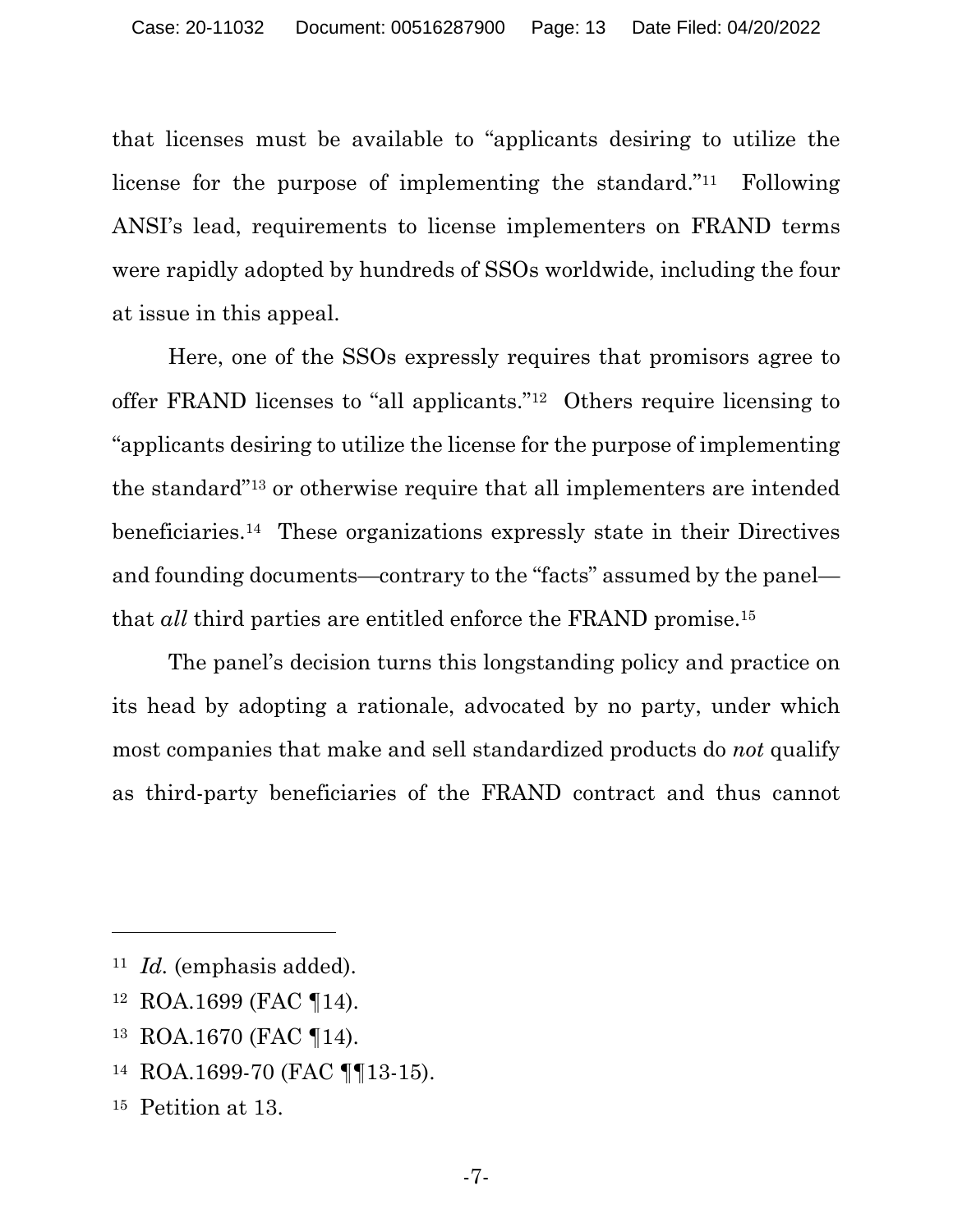enforce it.16 (Op. at 11.) Furthermore, the panel's decision arguably could be read to limit third-party beneficiaries to only those against whom the SEP-holder directly makes infringement claims, which circularly—gives the SEP-holder *carte blanche* to proceed as it likes despite the FRAND promise.

# **II. The Panel's Opinion Contradicts this Court's Precedent and Harms Standardization**

 Denying some companies—such as non-members of the relevant SSO or non-direct competitors—access to licenses means those companies can be driven from the market. The panel apparently assumed that companies such as Continental can derive their legal right to remain in business from licenses obtained by (some of) their customers. (Op. at 12.) Not only is that a shaky conclusion under the patent laws,  $17$ but it assumes that customers, who often source from multiple suppliers,

<sup>16</sup> Notably, the panel's decision contradicts even Defendants' arguments below and to the panel. For example, Defendants argued that antitrust liability should not accrue precisely because "the FRAND commitment made by an SEP holder remains judicially enforceable in a breach-ofcontract action." Joint Appellees' Br. in Resp., at 52. Defendants also argued that "it is inappropriate to open the doors to sweeping antitrust liability for a claim *that should be addressed through the third-party beneficiary breach of contract theory*." Dist. Ct. Dkt. 270-1, at 16 (emphasis added).

<sup>&</sup>lt;sup>17</sup> The law on whether "patent exhaustion" applies upstream is in flux, but at least one court has held that patentees can enforce patents against suppliers in at least some circumstances. *Perfect Co. v. Adaptics Ltd.*, 374 F. Supp. 3d 1039, 1042-43 (W.D. Wash. 2019).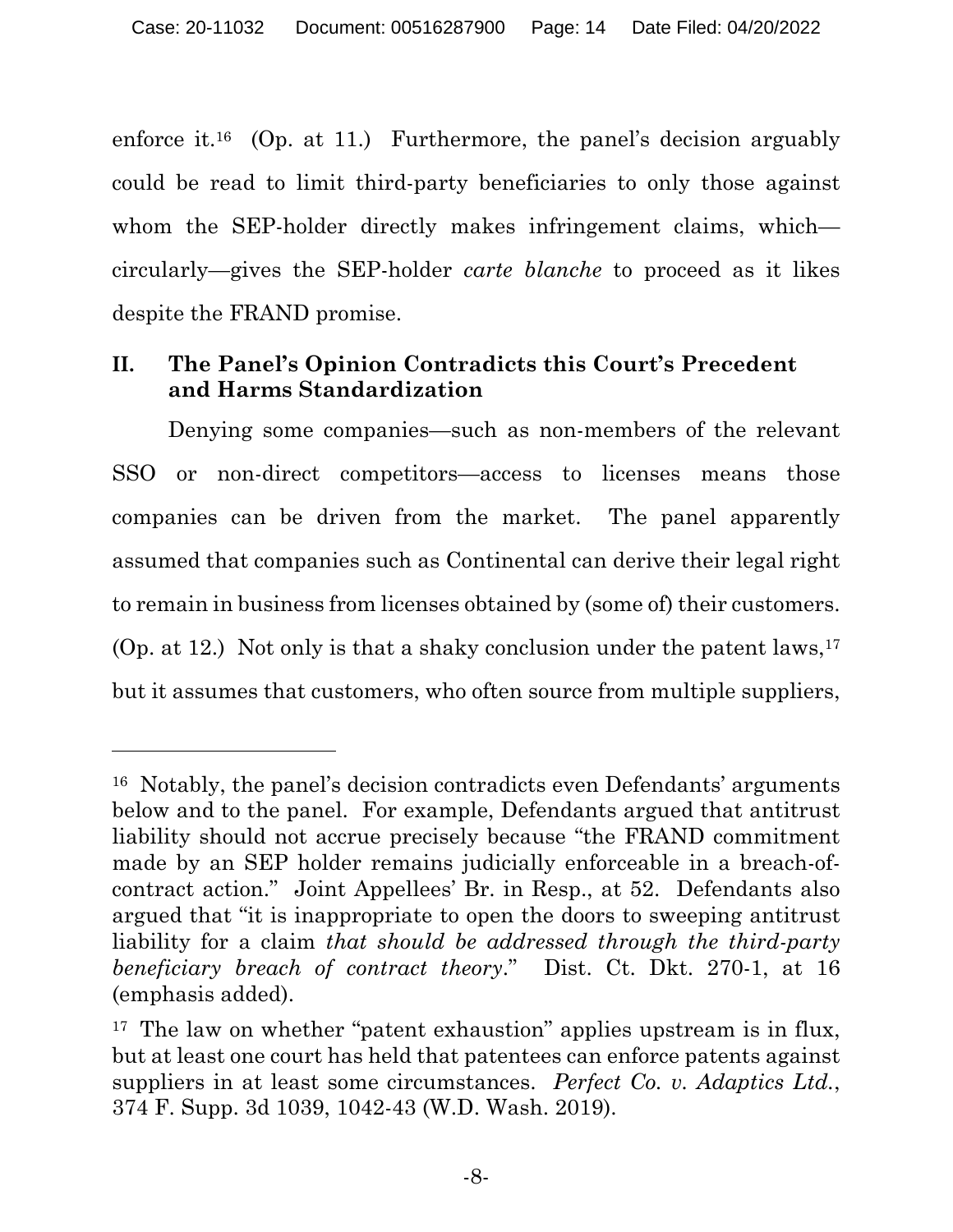are willing to uniformly and nondiscriminatorily perform this service for any given supplier. There is no evidence or complaint allegation to support that conclusion, nor is there any record evidence revealing how many customers Continental has or what proportion are licensed. The panel incorrectly assumed, without support, that customers already have or can (and are willing to) obtain licenses for Continental.

 Moreover, the consequence of the panel's decision, if it holds, is that SSOs would become private "clubs," divvying up market share between members (who can obtain the rights needed to provide business certainty), to the exclusion of non-members (who cannot). This fundamentally conflicts with the public policy goals of standardization and the conclusions of multiple courts that all implementers can enforce FRAND commitments.18 Notably, the panel also contradicts (and

<sup>18</sup> *E.g., Microsoft Corp. v. Motorola, Inc.*, 795 F.3d 1024, 1030-31 (9th Cir. 2015) (implementers are third-party beneficiaries; patentholder "cannot refuse a license to a manufacturer" implementing standard); *Microsoft*, 696 F.3d at 876 (FRAND applies to "all seekers" and "all comers" with "no limitations"); *Ericsson, Inc. v. D-Link Systems, Inc.*, 773 F.3d 1201, 1209, 1231 (Fed. Cir. 2014) (FRAND applicable to "unrestricted number of applicants"); *see also, e.g., Realtek Semiconductor Corp. v. LSI Corp.*, 946 F. Supp. 2d 998, 1006 (N.D. Cal. 2013) (implementer is third-party beneficiary); *Microsoft v. Motorola*, 864 F. Supp. 2d 1023, 1032 (W.D. Wash. 2012) (implementers are third-party beneficiaries); *Apple, Inc. v. Motorola Mobility, Inc.*, No. 11-CV-178-BBC, 2011 WL 7324582, at \*10 (W.D. Wisc. June 7, 2011); *cf. Broadcom Corp. v. Qualcomm Inc.*, 501 F.3d 297, 305 (3d Cir. 2007) (implementer may properly assert antitrust claims arising from violation of FRAND contract).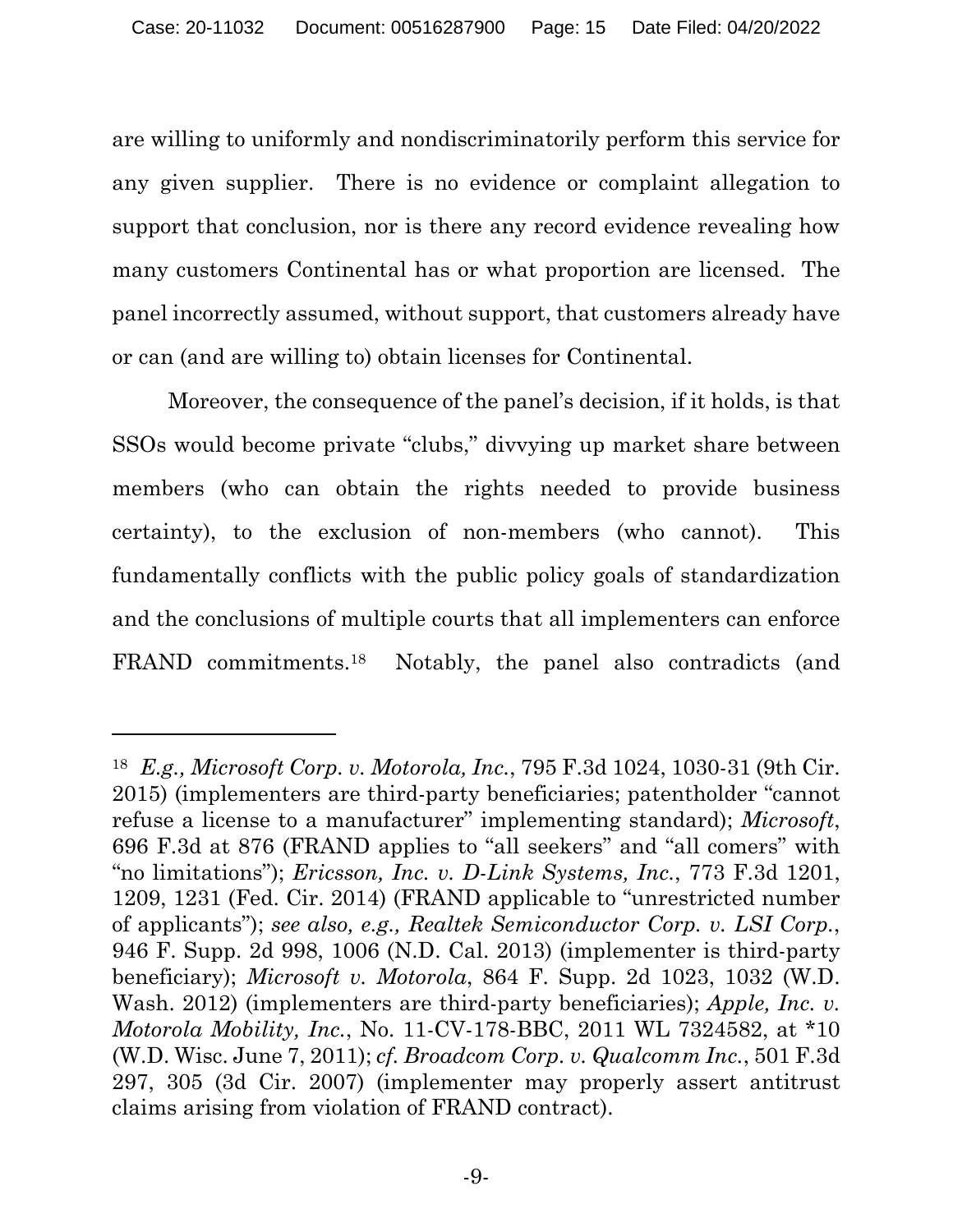ignores) this Court's own recent ruling that "[c]ompanies seeking to license under [FRAND] terms become third-party beneficiaries of the contract between the standard-essential patent holder and the standard setting organization," and "are thus enabled to enforce the terms of that contract."19

 The panel's finding is the *opposite* of what has always been intended and enforced for purposes of creating market access for all companies, large and small. Under the panel's decision, FRAND would be transformed from its historical position as a "bulwark against unlawful monopoly"20 into, perversely, an *enabler* of collusion and a barrier to the kind of low-cost entry into new markets that characterizes an economy that operates for the benefit of consumers.21

*Amici* represent the interests of innovators that develop, use, and deploy standardized technologies in next-generation technology products, while also respecting the rights and interests of SEP-holders to seek FRAND compensation. In today's economy, where businesses

<sup>19</sup> *HTC*, 12 F.4th at 481; *see also HTC Corp. v. Telefonaktiebolaget LM Ericsson*, No. 6:18-cv-00243-JRG, 2018 WL 6617795, at \*1 (E.D. Tex. Dec. 17, 2018) (FRAND "creates a contract between the SEP owner and the SSO in which standards implementers are third-party beneficiaries").

<sup>20</sup> *Broadcom*, 501 F.3d at 305.

<sup>21</sup> The panel's decision fails to address the competition law issues that were the focus of the district court's decision and parties' appellate briefing. If the Court wishes to reach those issues as part of *en banc* review, amicus ACT submitted a relevant brief on February 16, 2021.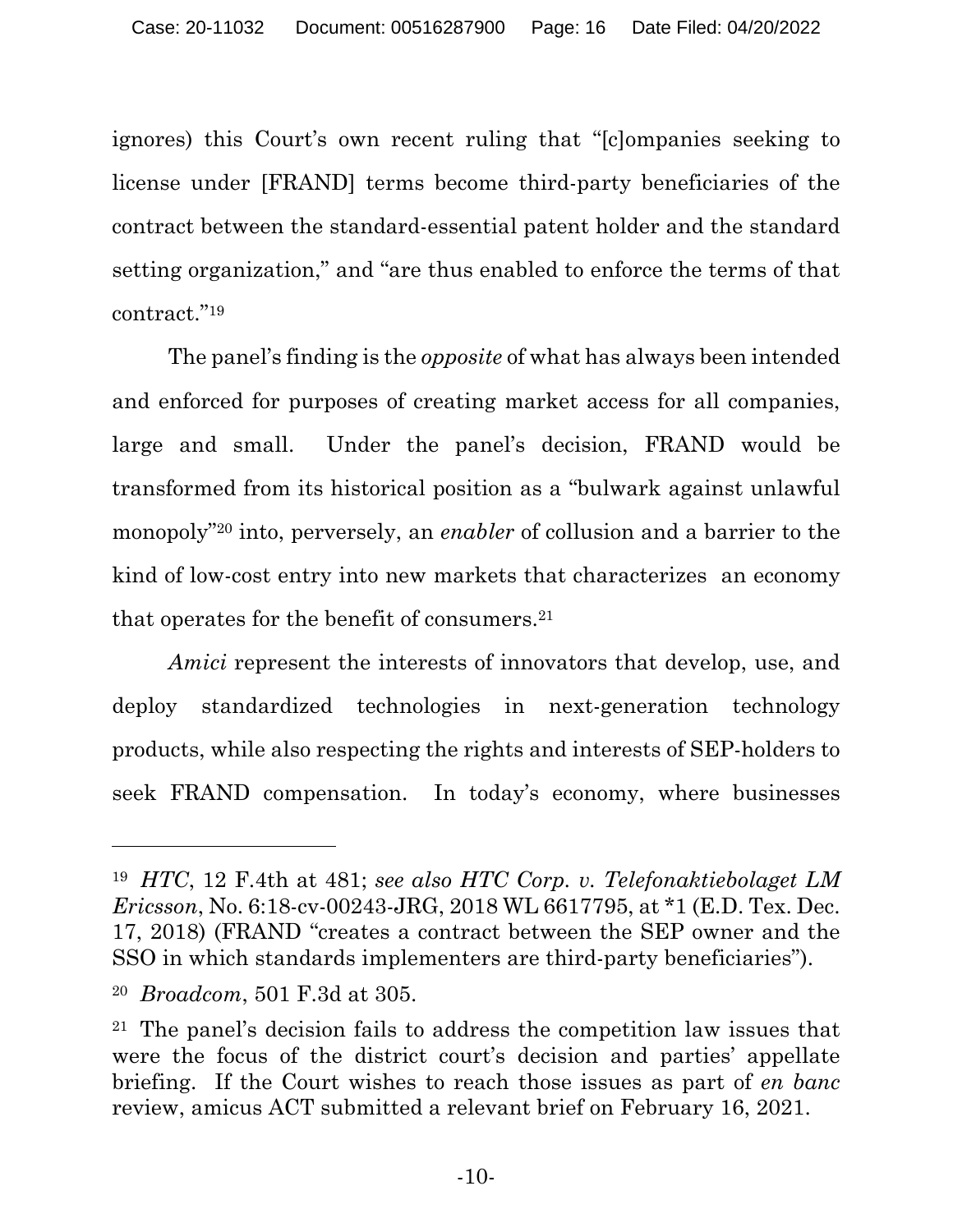incorporate, use, and rely on wireless communications in many ways, it is imperative to a healthy marketplace and fair competition that licenses to those technologies remain available on FRAND terms to all market participants, at any level of the supply chain. The panel's decision upends the status quo and should be overturned.

## **III. The Panel's Decision Relies on "Facts" Contrary to Both the Pleadings and Reality**

 The panel made critical factual errors in its decision. For instance, the panel erroneously assumed, without any support, that Continental is not a member in the "relevant SSOs." (Op. at 11.) Continental is not only a member of relevant SSOs, but its German affiliate serves in a leadership position on the Board of at least one (ETSI).<sup>22</sup> The panel also wrongly assumes that Continential is not a competitor of Defendants. (Op. at 11.) In fact, members of Avanci such as LG Electronics are direct competitors for the automotive telematics components that underlie Continental's complaint.23 Thus, even under the panel's rationale, Continental should have qualified as a third-party beneficiary entitled to assert a claim for breach of the FRAND promise.

 The panel also asserts that Continental "does not *claim*" SSO membership and that "no evidence suggests" that Appellant was thus

<sup>22</sup> ETSI Portal, *Board Members (2020-2023)*, https://portal.etsi.org/TB-SiteMap/BOARD/Board-Members.

<sup>23</sup> LG Innotek, https://www.lginnotek.com/product/mb/01/list.do.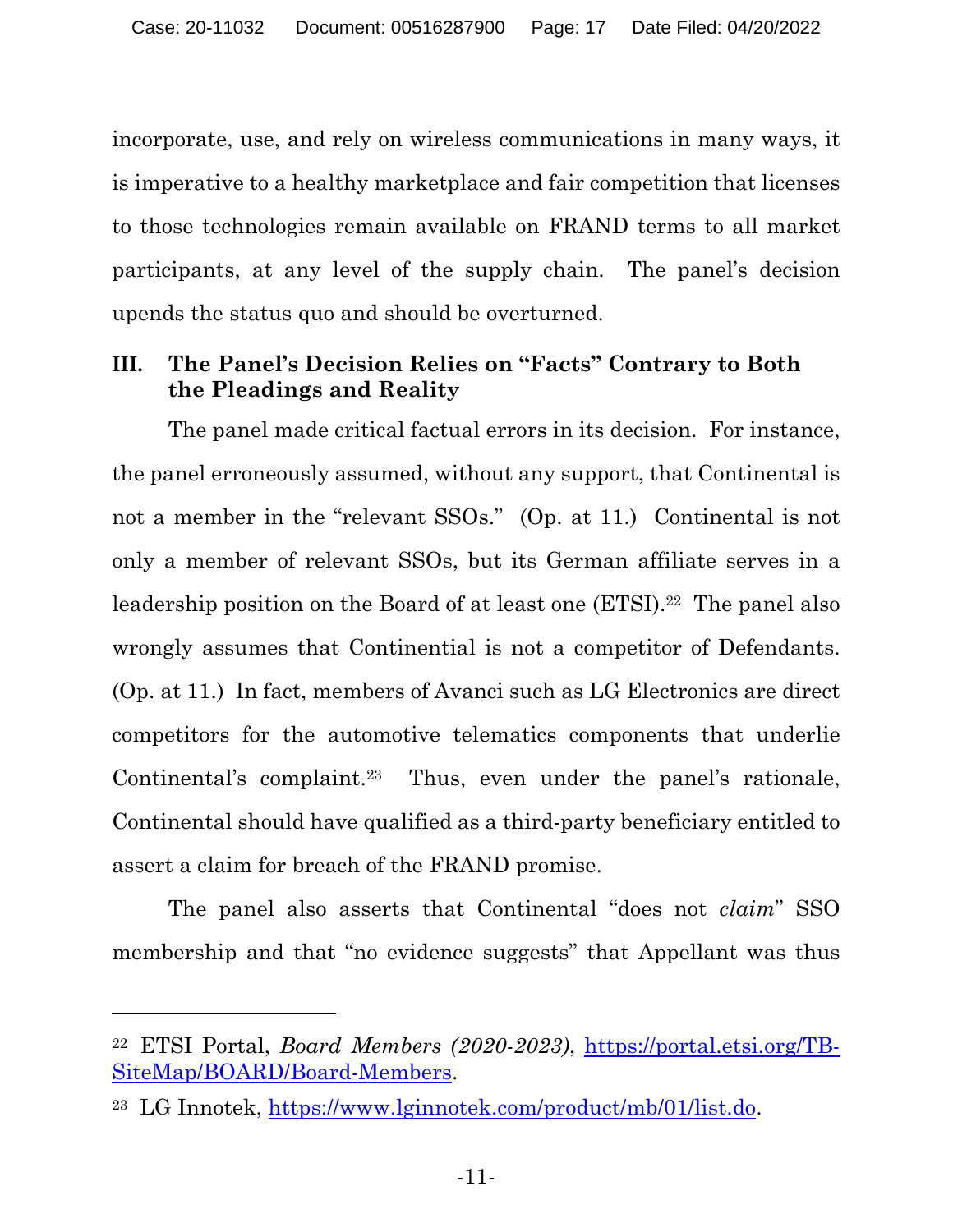entitled to enforce the FRAND obligation. (Op. at 11 (emphasis added).) But this appeal arises from the grant of a Rule 12(b) motion; of course there is "no evidence." And it is no surprise that Continental did not expressly plead its status as an SSO member, as no other court had ever found that fact *relevant* to the standing inquiry. But Continental did expressly plead its third-party beneficiary status, that applicants including Continental are entitled to enforce the FRAND agreement, and that this is what the relevant contracts state.<sup>24</sup>

 Likewise, the panel's ruling disregards the reality that many SSOs' membership is largely comprised of *individuals*, rather than companies, meaning that there would be few third-party beneficiaries as a practical matter under the panel's approach, which makes no sense. This is true, for instance, for some of the world's largest SSOs, like the IEEE (which develops Wi-Fi standards) and the IETF (which develops Internet standards, like the HTTP protocol).25

#### **CONCLUSION**

 The panel's decision turns standardization on its head, interpreting FRAND's pro-competitive protections as anti-competitive tools that exclude some market participants. To address this critical issue and avoid conflicts with long-standing precedent, the Court should grant

<sup>24</sup> ROA.1697, 1699-1700, 1713, 1740-41 (FAC ¶¶7, 13-15, 79, 153, 156).

<sup>25</sup> *E.g.,* IEEE, https://www.ieee.org/membership/index.html (membership community of >400,000 "technology and engineering professionals").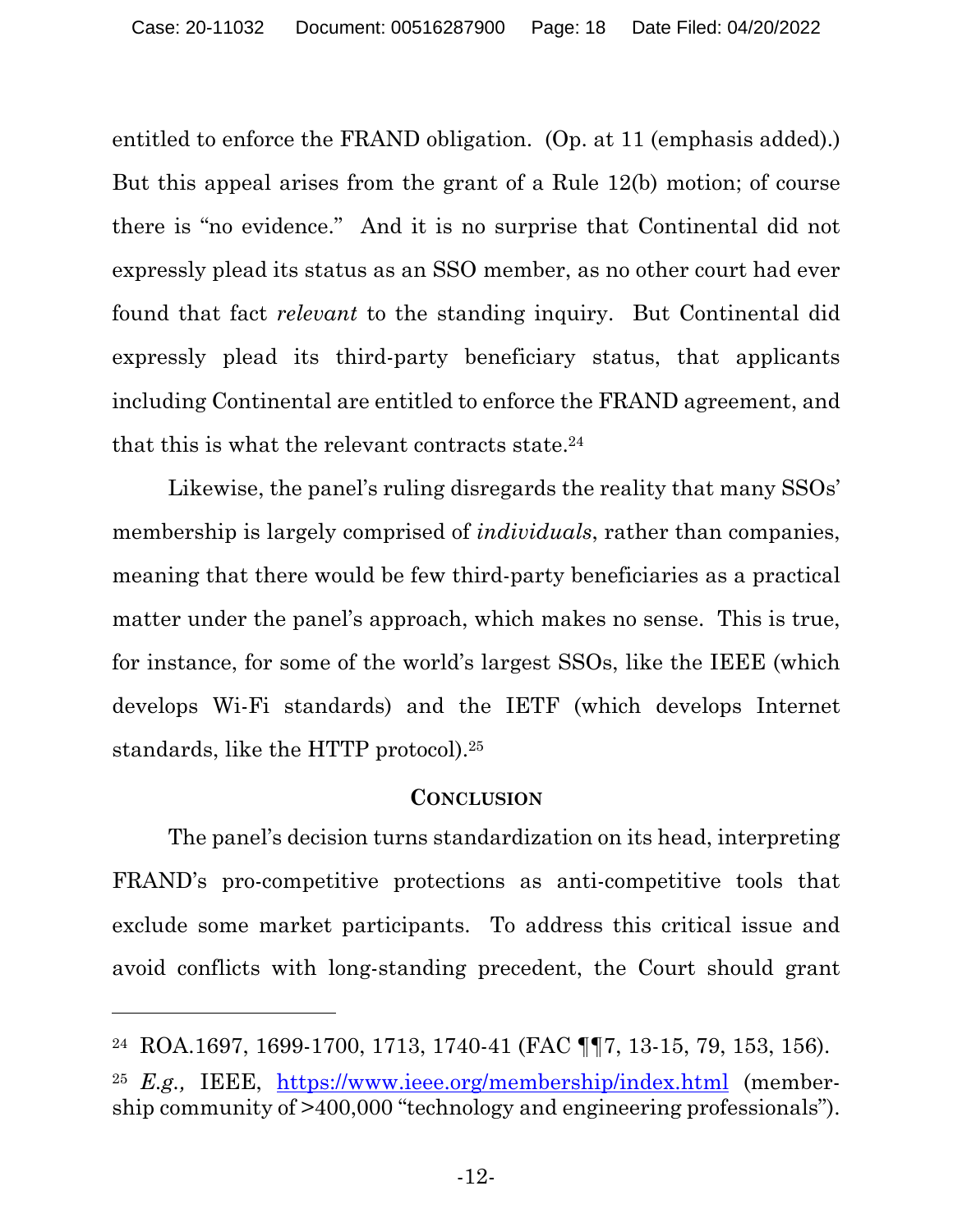Continental's petition and, ultimately, overturn the panel's decision.

DATED: April 20, 2022

# **PERKINS COIE LLP**

By: s/ *Amanda Tessar* 

Amanda Tessar

**ATTORNEY FOR** *AMICI CURIAE*  **ACT | THE APP ASSOCIATION, COMPUTER AND COMMUNICATION INDUSTRY ASSOCIATION, HIGH TECH INVENTORS ALLIANCE, AND PUBLIC INTEREST PATENT LAW INSTITUTE**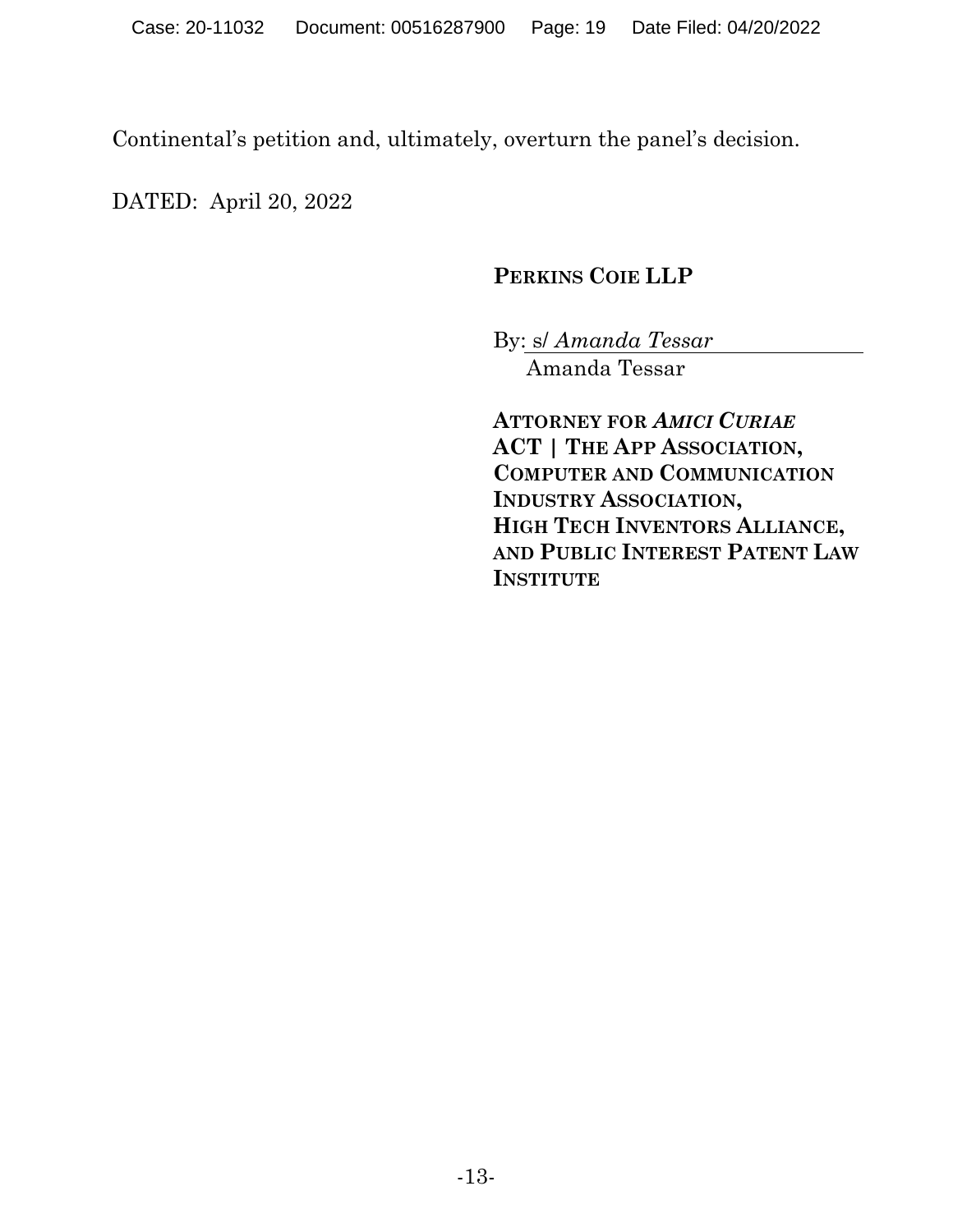#### **CERTIFICATE OF SERVICE**

On April 20, 2022, the undersigned caused the foregoing document to be filed electronically by using the Court's CM/ECF system. All parties are represented by registered CM/ECF users and will be served by the appellate CM/ECF system. Counsel further certifies that: (1) any required privacy redactions have been made in compliance with Fifth Circuit Rule 25.2.13; (2) the electronic submission is an exact copy of the paper document, in compliance with Fifth Circuit Rule 25.2.1; and (3) the document has been scanned with the most recent version of commercial virus-scanning software and is free of viruses.

DATED: April 20, 2022

### **PERKINS COIE LLP**

By: s/ *Amanda Tessar*  Amanda Tessar

**ATTORNEY FOR** *AMICI CURIAE*  **ACT | THE APP ASSOCIATION, COMPUTER AND COMMUNICATION INDUSTRY ASSOCIATION, HIGH TECH INVENTORS ALLIANCE, AND PUBLIC INTEREST PATENT LAW INSTITUTE**